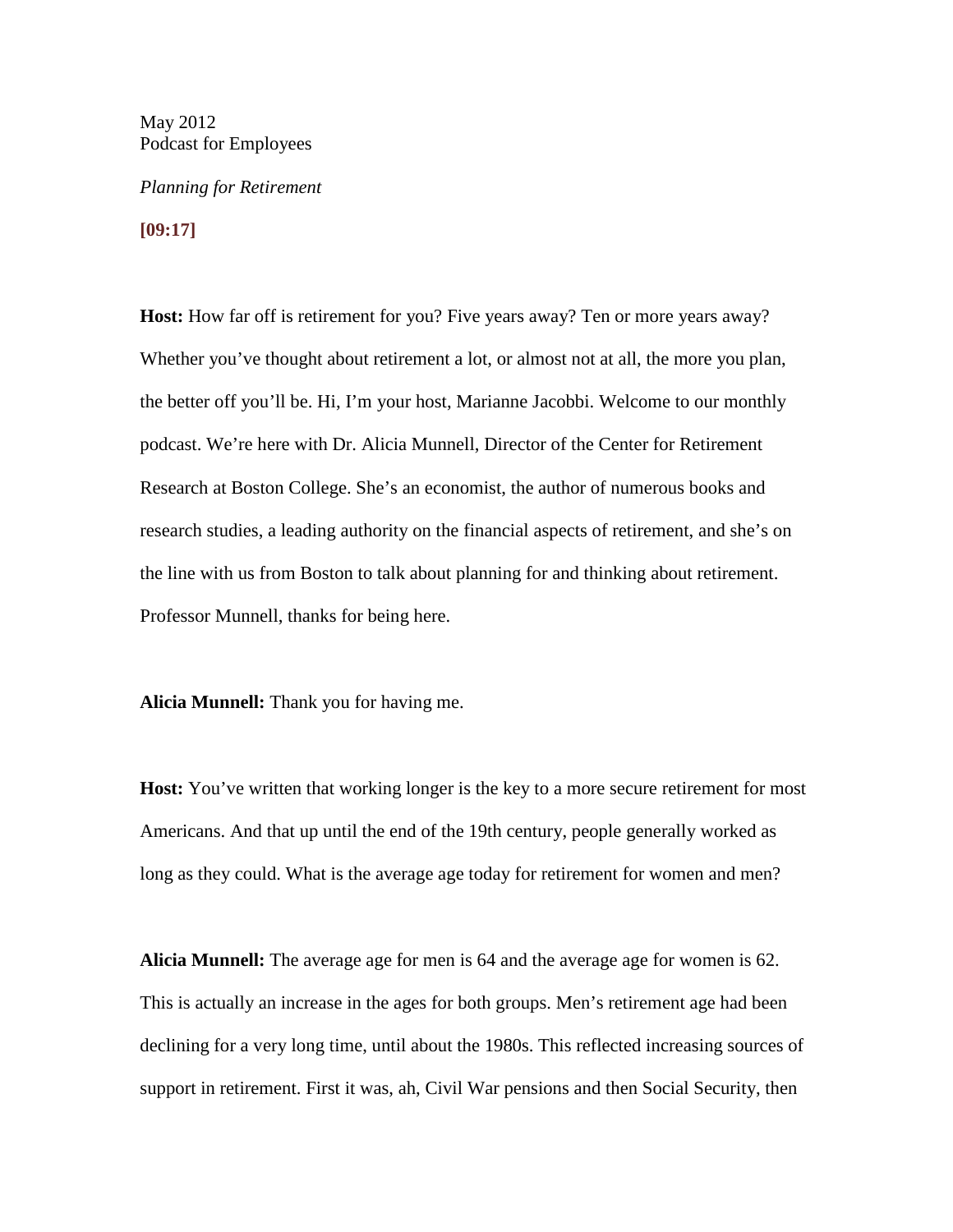employer sponsored pension plans, then Medicare, which helps with medical expenses, and then expansion of Social Security benefits. So the resources for retirement allow people to withdraw from the labor force earlier and earlier. That pattern began to reverse itself around the mid 1980s for a whole host of reasons. Most importantly probably a change in the nature of our pensions from old fashion defined benefit plans to  $401(k)$ plans. But people were healthier and living longer. Jobs were less physically demanding. There's been a decline in retiree health insurance and health care costs are very expensive, so people have an incentive to work till 65 when they qualify for Medicare. And some of the incentives in Social Security itself has been changing.

**Host:** Even a generation ago, retirement was something many people looked forward to. Today, that's not true. For many Baby Boomers, isn't retirement a source of anxiety?

**Alicia Munnell:** I think for the early Boomers and especially for the later Boomers, it is enormous source of anxiety. And I think the main reason for the shift between looking forward to this pleasurable secure period and the anxiety is the change in the nature of our retirement system. Before, people could count on Social Security, plus employer sponsored definite benefit pension which came to you every month for the rest of your life. Now people have increased reliance on 401(k) plans where they have a pile of money and the pile of money is quite small. And they're going to have to use that to supplement Social Security throughout long retirement periods, and so there's lots to worry about.

2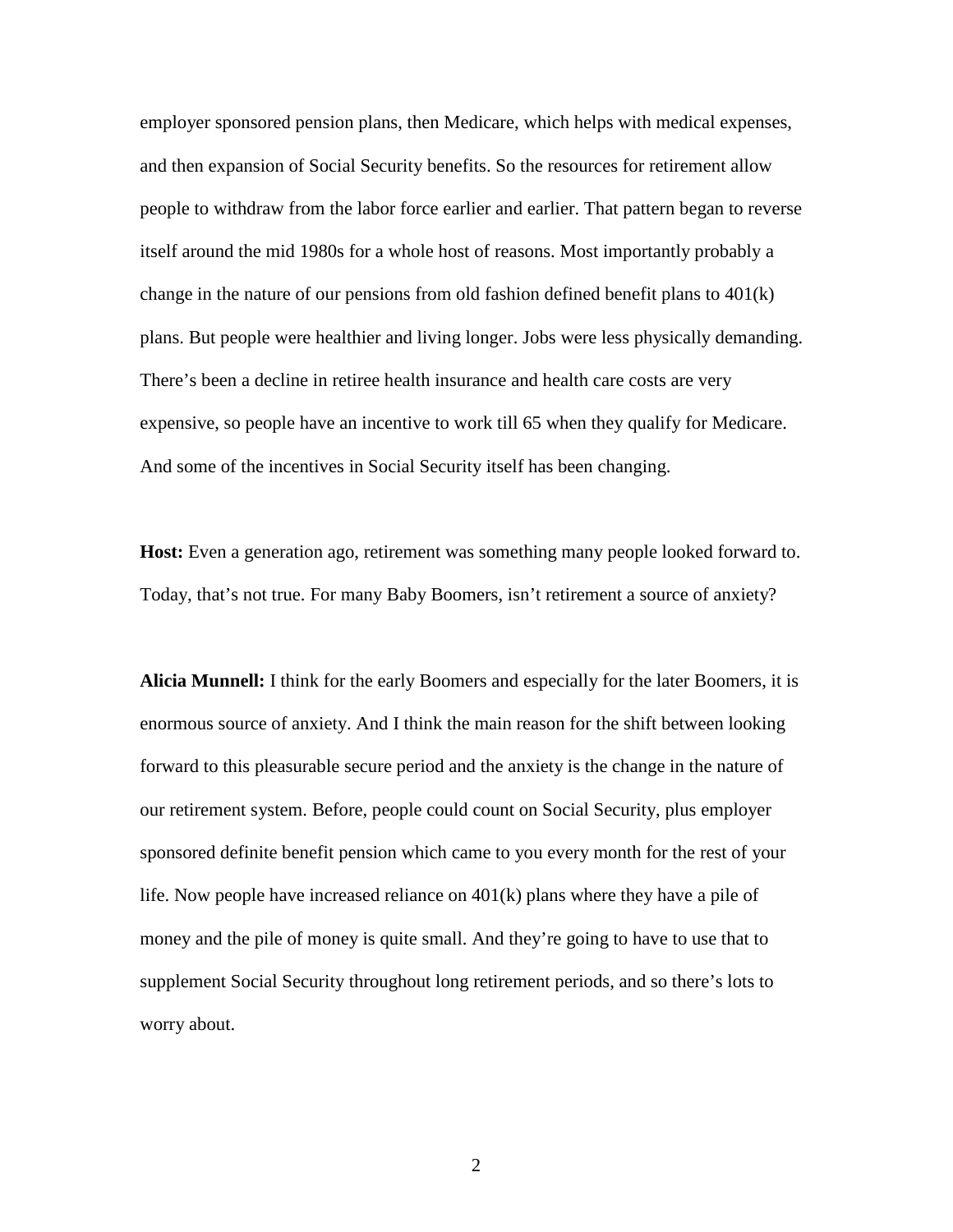**Host:** How can planning ahead help relieve some of that anxiety?

**Alicia Munnell:** We've done a lot of studies that show that people who start saving early and retiring later can save at a much lower rate than if you postpone your saving for retirement until your 30s or your 40s. And so starting early can make a big difference. The other thing is that even if you haven't started to save at the appropriate time, if you can figure out in your own mind in your 50s that working an extra three to four years will be very beneficial in terms of the size of your Social Security benefit, allow your nest egg to grow, and so you know you're going to stay either with your employer or find a position that will be comfortable for a long period of time. But planning on working longer is a key to having a secure retirement. And I think a lot of that responsibility rests with the individual. The individual has to persuade sort of skeptical employers that older workers are beneficial. So you can't be looking at sort of sites in Florida on your computer, you need to be going to your boss and saying, "Listen, I'm going to be here for another ten years, I want to be considered for promotion. I want to go to the outings. I want to be involved in firm decisions and I'm a valuable player and want to be treated that way."

**Host:** So let's get practical for a moment and talk about Social Security benefits. What do I need to be thinking about in terms of planning for that and for when to begin taking those benefits?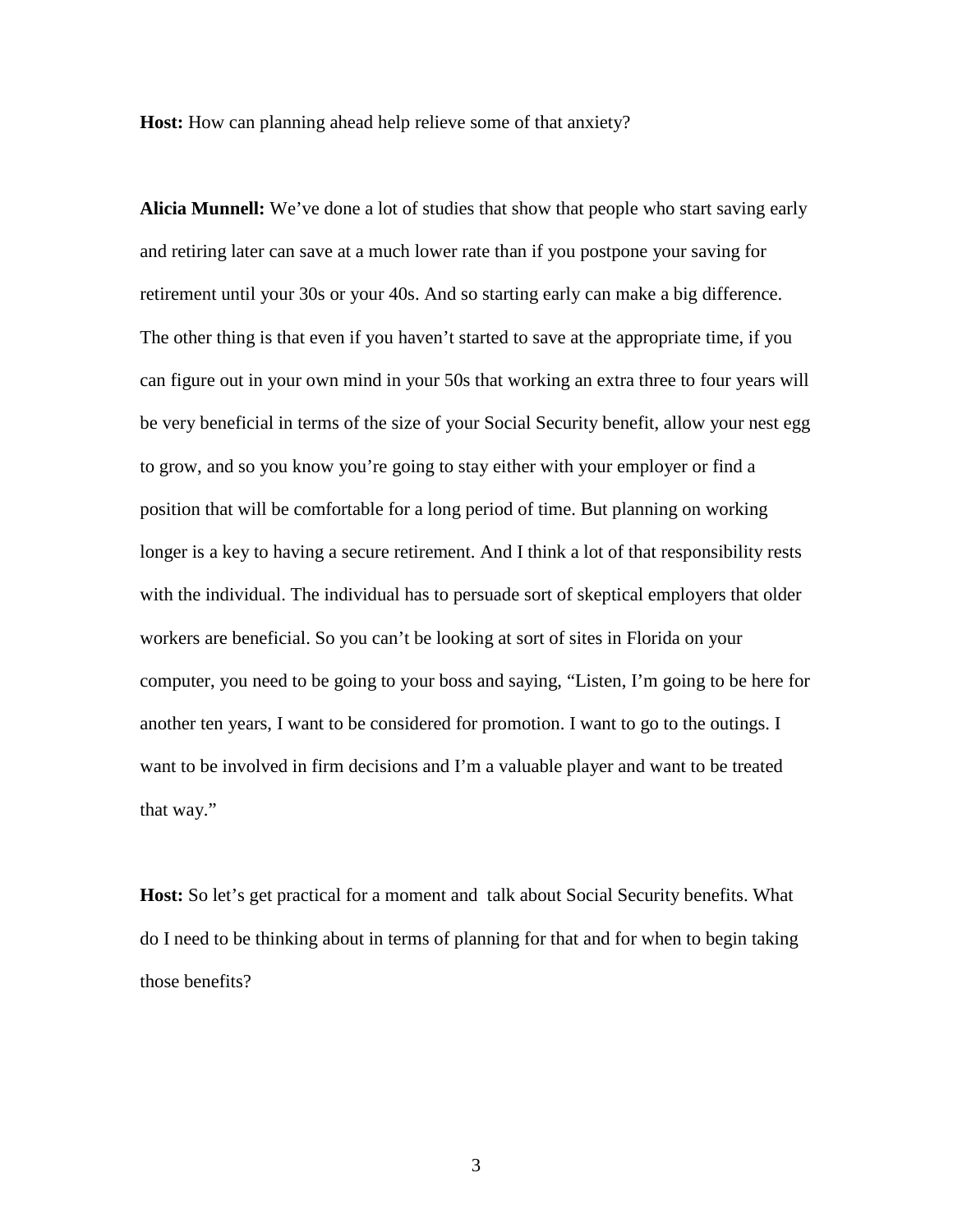**Alicia Munnell:** In my view, when you decide to claim your Social Security benefits is one of the most important decisions you can make about retirement. People don't realize it, but if you can wait till 70 your benefits will be 75 percent larger than they are at 62. Now not everybody can wait till 70, but your monthly benefit goes up by 8 percent a year for each year that you can defer taking benefits. So it just has an enormous impact on how secure you're going to be in retirement. And also since your spouse's benefit or widow's benefit is based on the amount that you actually claim, the longer that you defer claiming, the more secure that the surviving spouse is going to be. So Social Security claiming decision is really the most important decision facing most Americans when thinking about retirement.

**Host:** You're an expert on this topic, and you've been studying it for a long time. When did you begin thinking about what your own retirement years might look like?

**Alicia Munnell:** I've never really considered my own retirement years, what I'm actually going to do, but I did start worrying about the houses we owned and things like that in about 15 years ago. And fortunately we downsized and sort of got expenses under control. So in that sense I was forward-thinking. In terms of what I'm actually going to do when I retire, I started playing bridge, duplicate bridge. But that's the first time only in the last few years that I thought that there may actually be a time when I didn't work.

**Host:** That's funny. But being serious for a moment, what is your biggest concern about retirement in general for most people?

4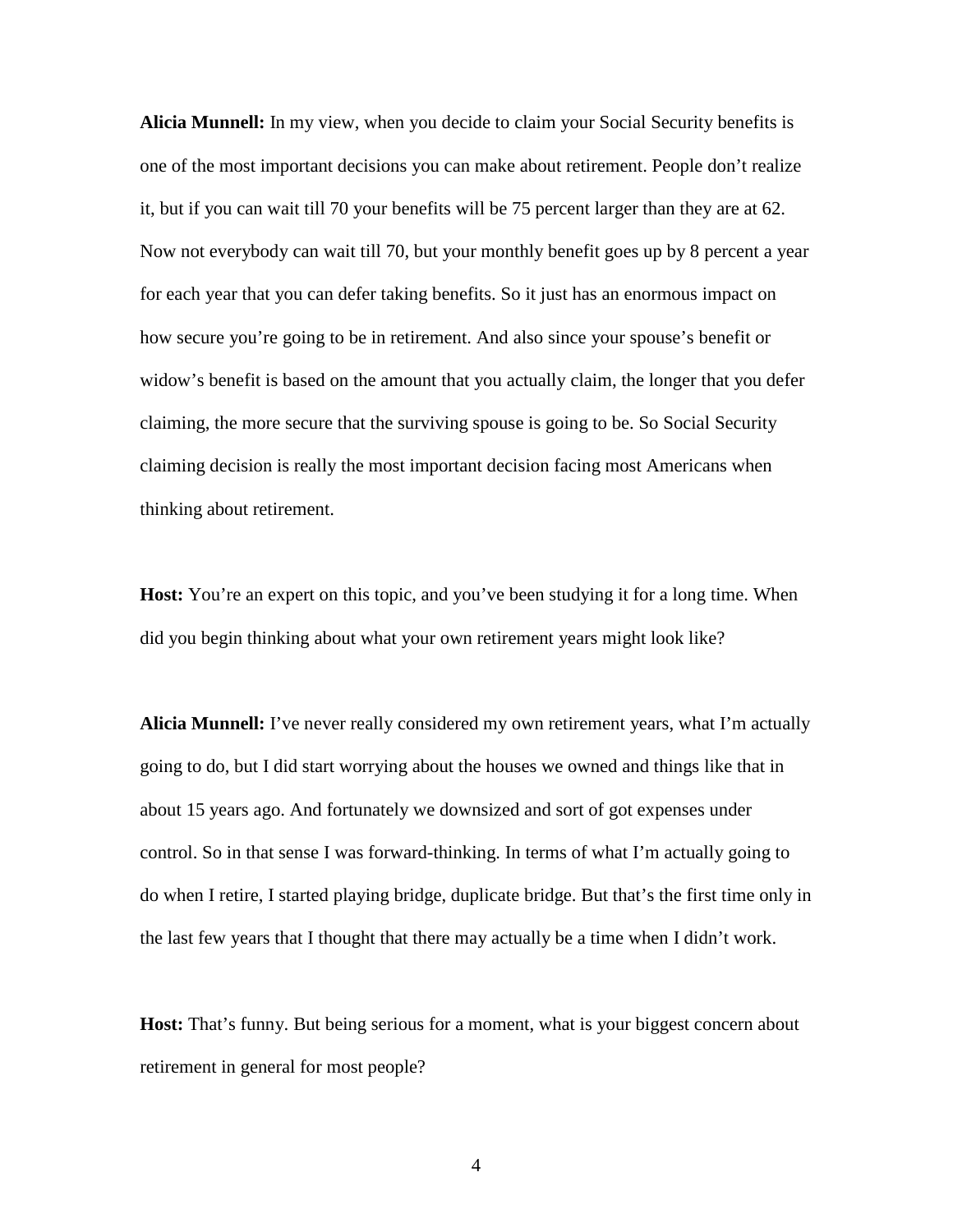**Alicia Munnell:** My concern is that we have an inadequate retirement system, that Social Security and the meager balances that people have in these  $401(k)$  plans are just not going to be able to support people in the style to which they've been accustomed while they were working. So people are going to see a big decline in their standard of living when they stop working. We actually have something called the "National Retirement Risk Index," which measures the percent of households who are not going to be able to maintain their standard of living once they stop working; and that number in the wake of the financial crisis and the recession was around 50 percent, which means that 50 percent of households are likely to see a decline. So it is a really worrisome phenomenon, and I think that to see a whole population of older people who are scrimping and just trying to get by as best that they can is going to be very distressing. And for people in the lower end of the income distribution, it will be really critical. They will not be able to get the medicines they need and the, you know, healthy foods they need and all that kind of stuff. So I personally foresee a retirement income crisis coming with the meager balances that I see in these 401(k) plans.

Host: To avoid the income crisis you describe, what positive steps can people take now?

**Alicia Munnell:** The most positive thing that I think people can do is to plan to work longer and people often respond to that, "I don't want to be working in my 90s, but our calculations show you don't have to work into your 90s, we're talking about extending your work life through as much as the 60s as possible. And if you can do that, you'll get a